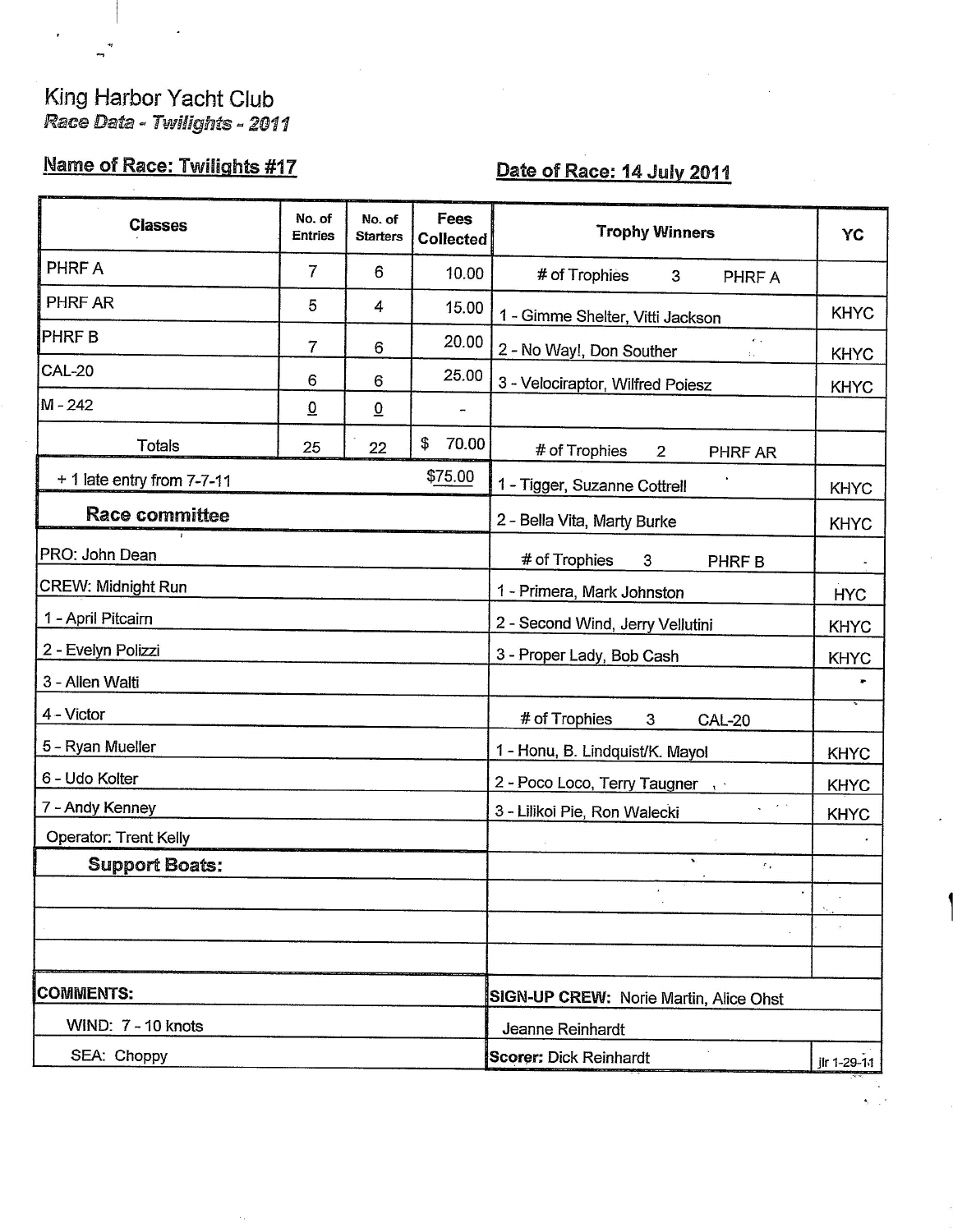## **2010 Twilights at KHYC # 17**

**King Harbor Yacht Club**

|                           | Race Date: 14 Jul 2011 |                         | Wind Speed: 7-10 knots |        |                | PRO: Midnight Run             |                          |                               |             |                  |
|---------------------------|------------------------|-------------------------|------------------------|--------|----------------|-------------------------------|--------------------------|-------------------------------|-------------|------------------|
|                           | Div<br>Rank            | <b>Boat Name</b>        | Sail No.               | Rating | Finish<br>Time | <b>Elapsed</b><br><b>Time</b> | Corrected<br><b>Time</b> | Owner / Skipper               | Club        | <b>Boat Type</b> |
| PHRF-A                    |                        | Time on Time /          | Start Time 18:20:00    |        |                |                               |                          |                               |             |                  |
|                           | $\mathbf{1}$           | Gimme Shelter *         | 7800                   | 78     | 19:14:12       | 00:54:12                      | 00:56:06                 | Vitti Jackson                 | <b>KHYC</b> | Martin 243       |
|                           | $\overline{2}$         | No Way !! *             | 28124                  | 138    | 19:24:52       | 01:04:52                      | 01:01:17                 | Don Souther                   | <b>KHYC</b> | $B-25$           |
|                           | 3                      | Velociraptor*           | 46470                  | 138    | 19:27:06       | 01:07:06                      | 01:03:24                 | Wilfred Poiesz                | <b>KHYC</b> | <b>B25</b>       |
|                           | $\overline{4}$         | <b>Flying Dutchman</b>  | 87027                  | 93     | 19:23:00       | 01:03:00                      | 01:03:41                 | Jason Herring                 | <b>KHYC</b> | Hobie 33         |
|                           | 5                      | Huckleberry 2 * NS      | 15                     | 54     | 19:26:24       | 01:06:24                      | 01:11:27                 | Jim Murrell                   | <b>KHYC</b> | Farr 30          |
| <b>DNC</b>                | $\overline{7}$         | E-ticket                | 184                    |        |                |                               |                          | Larry Scarbrough              | <b>KHYC</b> | Melges 24        |
| <b>DNC</b>                | $\tau$                 | Blade *                 | 103                    |        |                |                               |                          | Mick Shlens                   | <b>KHYC</b> | Melges 30        |
| <b>DNC</b>                | $\tau$                 | <b>Wooly Bully</b>      | 51044                  |        |                |                               |                          | Wes Huston                    | KHYC        | Farr 40          |
| $\ensuremath{\text{DNC}}$ | $\tau$                 | Gimme Shelter *         | 7800                   |        |                |                               |                          | Vitti Jackson                 | <b>KHYC</b> | Martin 243       |
| $\operatorname{DNC}$      | $\tau$                 | Dark & Stormy **        | 129                    |        |                |                               |                          | Alicia Minana                 | <b>KHYC</b> | Henderson30      |
| $\operatorname{DNC}$      | $\tau$                 | <b>Bullitt</b>          | 74295                  |        |                |                               |                          | Mike Kaminskas                | <b>KHYC</b> | Mt Gay 30        |
| <b>DNC</b>                | $\tau$                 | Lucky                   | 35012                  |        |                |                               |                          | Roger O'Conner/ Vitti Jackson | <b>KHYC</b> | OD 35            |
| <b>DNC</b>                | $\tau$                 | Viral                   | <b>USA104</b>          |        |                |                               |                          | Tim Carter                    | ABYC        | Viper 640        |
| <b>DNF</b>                | $\tau$                 | Calais                  | 46575                  | 81     |                |                               |                          | Jerry Hunter                  | <b>KHYC</b> | Dencho 33        |
| $\ensuremath{\text{DNC}}$ | $\tau$                 | Janian                  | 56550                  |        |                |                               |                          | Mark Keller                   | <b>PSSA</b> | SC27             |
| PHRF-A(R)                 |                        | Time on Time /          | Start Time 18:25:00    |        |                |                               |                          |                               |             |                  |
|                           | 1                      | Tigger (ar)             | 42757                  | 84     | 19:18:57       | 00:53:57                      | 00:55:19                 | Suzanne Cottrell              | <b>KHYC</b> | J 33             |
|                           | $\overline{c}$         | Bella Vita (ar)         | 56136                  | 81     | 19:20:23       | 00:55:23                      | 00:57:03                 | Marty Burke                   | <b>KHYC</b> | Beneteau 36-7    |
|                           | $\mathfrak{Z}$         | Nitro                   | 97626                  | 84     | 19:21:30       | 00:56:30                      | 00:57:56                 | John Messenger/ Al Castillion | <b>KHYC</b> | <b>J33</b>       |
|                           | $\overline{4}$         | Priorities <sup>*</sup> | 87309                  | 96     | 19:24:38       | 00:59:38                      | 01:00:00                 | Bob Cole                      | <b>KHYC</b> | Olson 30         |
| <b>DNC</b>                | 5                      | <b>ONO</b>              | 32551                  |        |                |                               |                          | Mark Folkman                  | <b>KHYC</b> | Olson 40         |
| $\operatorname{DNC}$      | 5                      | Sidekick $*$ (ar)       | 42301                  |        |                |                               |                          | <b>Bill Webster</b>           | <b>KHYC</b> | $J-37$           |
|                           |                        |                         |                        |        |                |                               |                          |                               |             |                  |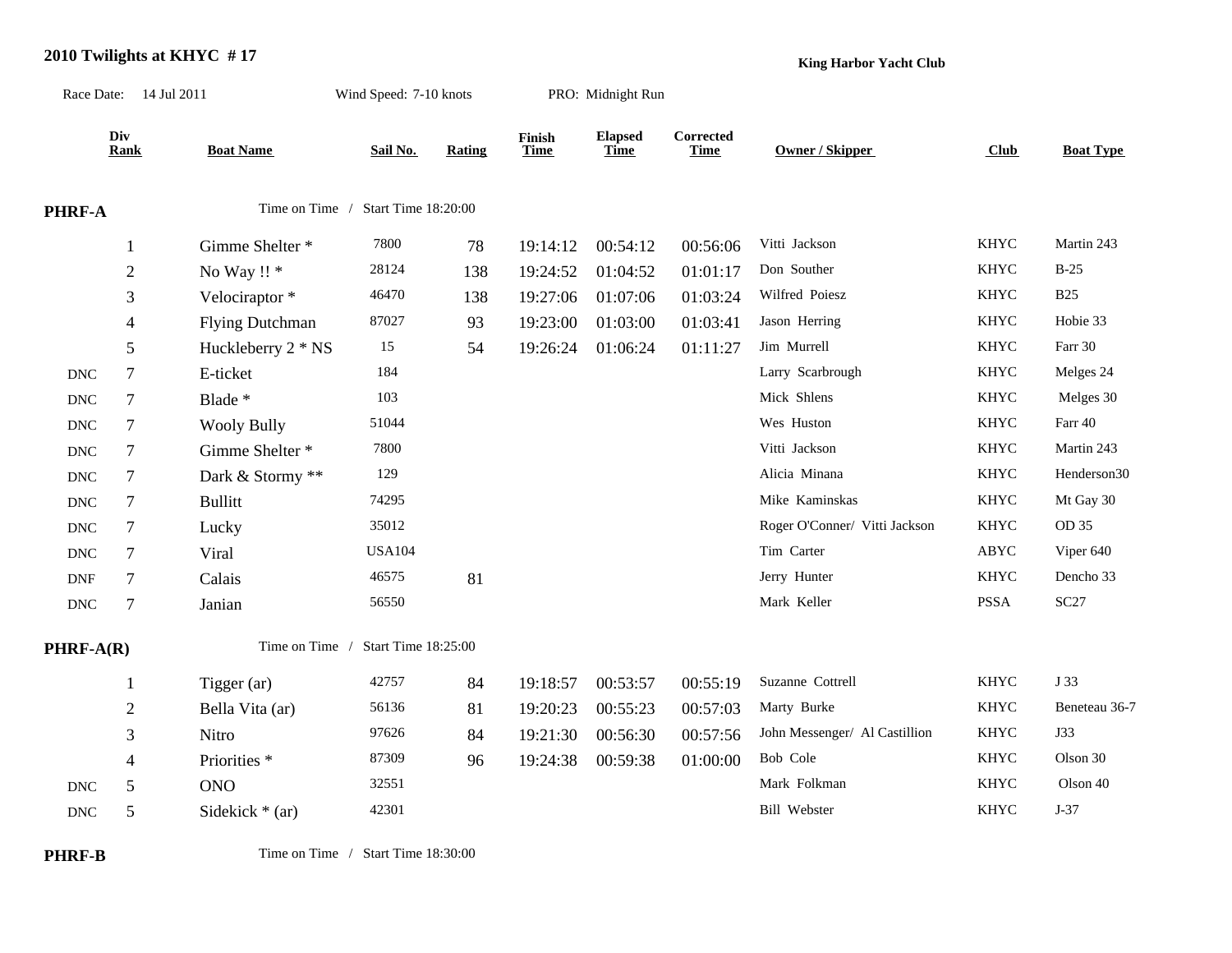|                      | 1              | Primera             | 27871  | 144 | 19:11:56 | 00:41:56 | 00:39:16 | Mark Johnston        | <b>HYC</b>  | Col 30                  |
|----------------------|----------------|---------------------|--------|-----|----------|----------|----------|----------------------|-------------|-------------------------|
|                      | $\overline{2}$ | Second Wind*        | 97668  | 222 | 19:17:08 | 00:47:08 | 00:39:41 | Jerry Vellutini      | <b>KHYC</b> | Cal 25                  |
|                      | 3              | Proper Lady         | 57935  | 204 | 19:16:25 | 00:46:25 | 00:40:01 | Bob Cash             | <b>KHYC</b> | Islander 32             |
|                      | $\overline{4}$ | True Blue           | 97264  | 150 | 19:13:48 | 00:43:48 | 00:40:40 | Doug Laurin          | <b>KHYC</b> | Martin 242              |
|                      | 5              | Impulsive *         | 33815  | 153 | 19:16:38 | 00:46:38 | 00:43:07 | John Ellingwood      | RBYC        | Impulse 26              |
|                      | 6              | Nina                | 37764  | 186 | 19:21:55 | 00:51:55 | 00:45:51 | Rafael Fernandez     | <b>KHYC</b> | Hunter 30               |
| $\operatorname{DNC}$ | $\tau$         | New Channels        | 100    |     |          |          |          | Kolter/ Butterworth  | <b>KHYC</b> | Martin 242              |
| $\operatorname{DNC}$ | $\tau$         | Midnight Run        | 56782  |     |          |          |          | John Dean            | <b>KHYC</b> | Catalin 320             |
| $\operatorname{DNC}$ | $\tau$         | Bella Luna          | 47595  |     |          |          |          | Gino Polizzotto      | <b>KHYC</b> | Ranger 28               |
| $\operatorname{DNC}$ | $\tau$         | Primera             | 27871a |     |          |          |          | Mark Johnston        | <b>HYC</b>  | $Col$ 30                |
| <b>DNC</b>           | 7              | Fly Away            | 97228  |     |          |          |          | Jeff Butterworth     | <b>KHYC</b> | Martin 242              |
| <b>DNC</b>           | $\tau$         | Pau Hana            | 46522  |     |          |          |          | Brandon Folkman      |             | Martin 242              |
| $\operatorname{DNC}$ | $\tau$         | Bad Wolf*           | 97321  |     |          |          |          | Len Abbeduto         | <b>KHYC</b> | Martin 242              |
| <b>DNC</b>           | $\tau$         | True Blue           | 97228  |     |          |          |          | Julie Coll           |             | Martin 242              |
| $\operatorname{DNC}$ | $\tau$         | Ellis Island        | 1172   |     |          |          |          | Casey Schilling      | <b>BYC</b>  | Catalina 34             |
| <b>DNC</b>           | $\tau$         | Ellis Island*       | 1172   |     |          |          |          | Casey Schilling      | <b>BYC</b>  | Catalina 34             |
| <b>DNC</b>           | $\tau$         | True Blue           | 97624  |     |          |          |          | Udo Kolter           | KHYC        | Martin 242              |
| $\operatorname{DNC}$ | $\tau$         | Fly Away            | 97228  |     |          |          |          | Brandon Folkman      | <b>KHYC</b> | Martin 242              |
| <b>DNC</b>           | $\tau$         | New Channels        | 100    |     |          |          |          | Brian Cotrell        | <b>KHYC</b> | Martin 242              |
| $\operatorname{DNC}$ | $\tau$         | Proper Lady - NS    | 57935  |     |          |          |          | Bob Cash             | <b>KHYC</b> | Islander 32             |
| $\operatorname{DNC}$ | $\tau$         | Impulsive * NS      | 33815  |     |          |          |          | Patrick Schuss       | RBYC        | Impulse 26              |
| <b>Cal 20</b>        |                | One Design          |        |     |          |          |          |                      |             |                         |
|                      | 1              | Honu <sup>*</sup>   | 1559   |     |          |          |          | Lindquist/ Mayol     | <b>KHYC</b> | Cal 20                  |
|                      | $\overline{2}$ | Poco Loco           | 2      |     |          |          |          | Terry Taugner        | <b>KHYC</b> | Cal 20                  |
|                      | 3              | Lilikoi Pie         | 36     |     |          |          |          | Bob Perpall          | <b>KHYC</b> | $\operatorname{Cal}$ 20 |
|                      | $\overline{4}$ | Brew Ha Ha          | 15c    |     |          |          |          | Mark Kranz           | <b>KHYC</b> | Cal 20                  |
|                      | 5              | M <sub>3</sub>      | 370    |     |          |          |          | Brenda Wemptner      | <b>KHYC</b> | $Cal$ 20                |
|                      | 6              | Yell At Me!         | 1079   |     |          |          |          | Rupert Nuttall-Smith | <b>KHYC</b> | $\operatorname{Cal}$ 20 |
| $\operatorname{DNC}$ | $\tau$         | Poquito             | 1092   |     |          |          |          | John Selman          | KHYC        | $\operatorname{Cal}$ 20 |
| <b>DNC</b>           | $\tau$         | <b>Escape Torce</b> | 358    |     |          |          |          | Barry Hamilton       | KHYC        | Cal 20                  |
| <b>DNC</b>           | 7              | Fifty/Fifty         | 50     |     |          |          |          | Bud Legg             | LAYC        | $\operatorname{Cal}$ 20 |